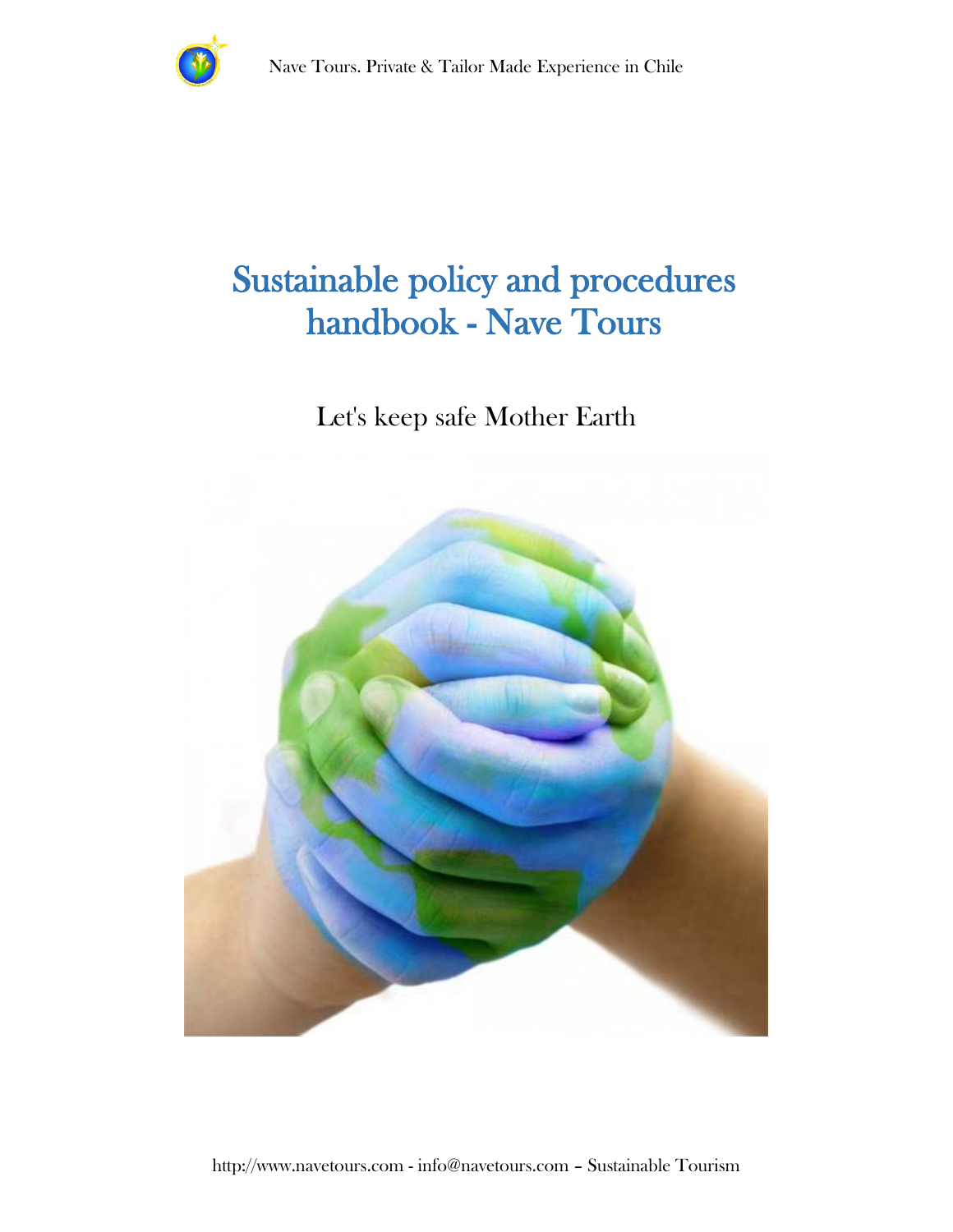

As a travel company who engage with various stakeholders in tourism, namely consumers, tour guides, travel agencies, hotels, transport companies, restaurants, and attractions, Nave Tours understands our key role and influence in the sustainability development of tourism. Therefore, we are committed to promoting sustainability. We aim to follow, implement and promote good sustainability practices to maximize positive impacts and minimize negative impacts on tourism of our operations and to influence our clients and partners to do the same.

Our sustainability policy is divided into 10 themes. Each theme consists of a set of principles and practical actions accordingly.

#### 1. Sustainability Management & Legal compliance

We commit to sustainability management, practiced by these following actions:

- To have an appointed employee who is responsible for sustainability coordinator tasks;
- To have a sustainability mission statement that is communicated to customers, partners and suppliers;
- To have an accessible and written sustainability policy that aims for a reduction of the negative social, cultural, economic and environmental impacts of the company's activities; and includes employee related health and safety aspects;
- To collaborate and actively involved in external forums and working groups which are supportive to sustainability in tourism;
- To conduct baseline assessment of the company's performance on sustainable practices;
- To have sustainability guidelines and assessment system in place to identify the sustainability performance of key suppliers/partners;
- To have sustainability action plan with clear targets, actions, measures, responsibilities and time planning;
- To develop documented procedures to monitor and evaluate the implementation of the sustainability policy, objectives and targets;
- To ensure company's transparency in sustainability by public reporting and communicating;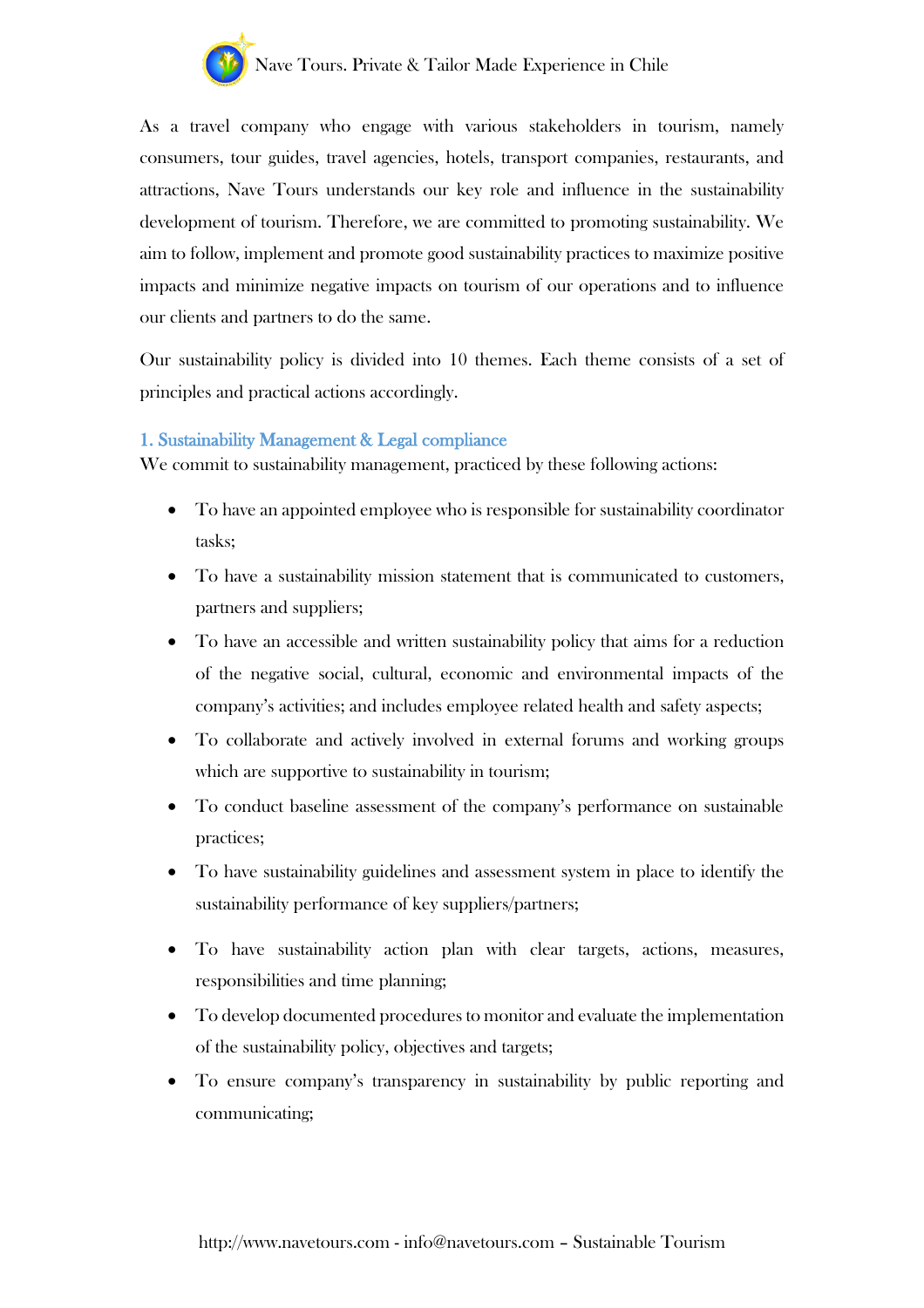

• To ensure that all staff are fully aware of our Sustainability Policy and are committed to implementing and improving it.

We commit to complying with all national legislation, regulations and codes of practice.

#### 2. Internal management: social policy & human rights

We commit to sustainable internal management by having clear written and wellcommunicated social policy that includes the following principles:

- To grant employees the freedom of employment and contract termination with notice (ideally minimum one month) and without penalty
- To include labor conditions according to national labor law and a job description in the employment contract;
- Wage rate is to be mentioned in the contract and equals or above the national legal wage;
- To determinate and compensate of overtime working hours based on agreement;
- To provide medical and liability insurance according to the national law;
- To grant employees fixed paid yearly holiday and sick leave and unpaid annual leave allowance;
- To have health and safety policy for employees which complies to national legal standards;
- To have first aid sets and trained staff are available at all relevant locations;
- To obey national concerning Minimum Age for Admission to Employment;
- To have documented effective procedures in place for employees to voice out their complaints and expectations;
- To have a clear disciplinary procedure that is effectively communicated with employees;
- To have a measurement system for employee satisfaction on a regular basis;
- To provide periodic guidance and training for employees on roles, rights and responsibilities regarding health and safety issues. This includes fire and relevant natural disasters;
- To create opportunities for students in participating in traineeship/internship/apprenticeship;
- To encourage employment opportunities for persons with special needs;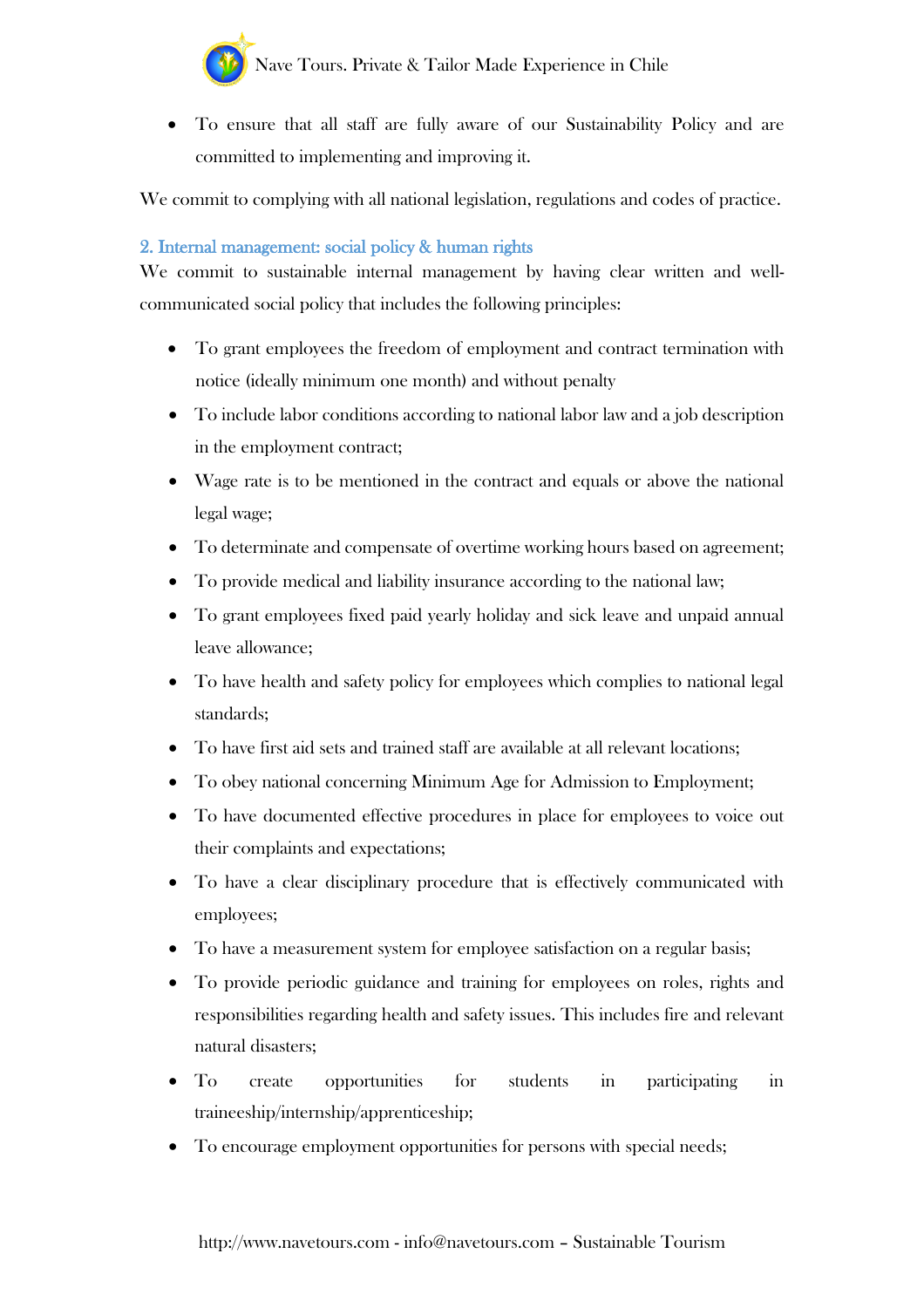We commit to practice human rights by ensure the enforcement of following practices:

- To declare not to hinder trade union membership, collective labor negotiations and representation of members by trade unions;
- To participate and comply with a (sector wide) collective labor condition negotiation structure (if locally existing)
- To prohibit discriminations, regard to recruitment, conditions of employment, access to training and senior positions, or promotion in terms of gender, race, age, disability, ethnicity, religion/beliefs or sexual orientation;
- To ensure all employees have an equal chance and access to resources and opportunities for personal development through regular training, education;

#### 3. Internal Management: Environment and community relations

We commit to practice environmental protection and enhance community relations by ensuring the enforcement of following practices:

- Actively reduce the use of disposable and consumer goods;
- Favor the purchase of sustainable goods and services, office and catering supply, giveaways and merchandise;
- Purchase products in bulk, to reduce the amount of packaging materials;
- Set copy and printing machines by default to double-sided printing or other forms of paper saving modes;
- Use cleaning materials which are non-hazardous, non-eutrophic and biodegradable and are certified with an eco-label, if locally available;
- Print brochures on environmentally friendly paper, with a printing company that works with a certified environmental management system, if locally available at reasonable costs;
- Implement measurements to reduce brochure wastage or an 'internet only' policy;
- Have an active commitment to measure, monitor and reduce energy consumption;
- Calculate and compensate CO2 emissions and compare different periods;
- Purchase green energy and energy efficient lighting for all areas, when available;
- Switch off Lights and equipment when not in use, use automatic switch on/off system with timers or movement sensors and set equipment by default in the energy saving mode, where this is feasible;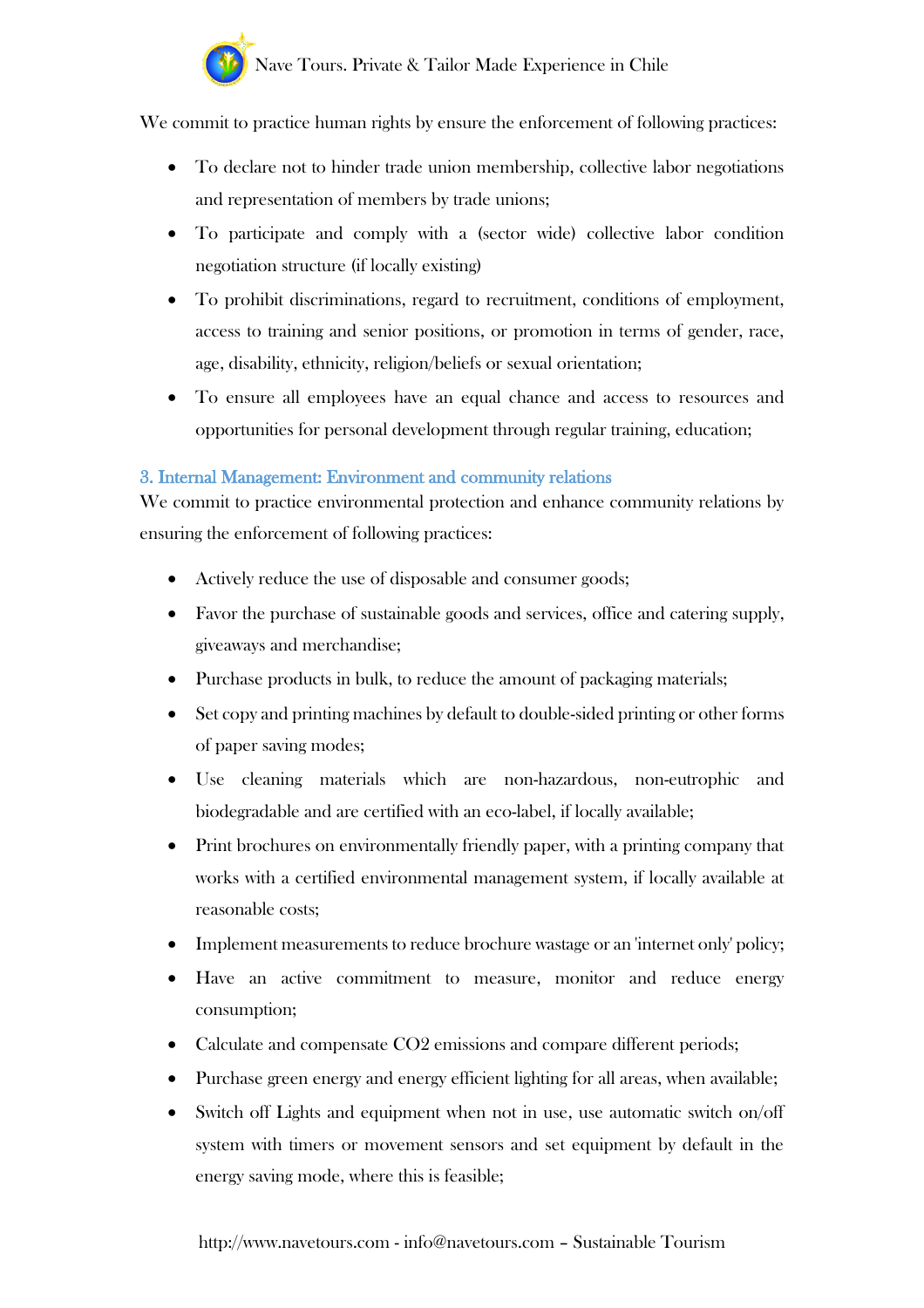

- Prefer low energy equipment when buying new items, including considerations of cost and quality;
- Have an active policy to reduce water consumption, implemented and monitored on a monthly or yearly basis for benchmark purposes;
- Use sustainable water sourcing, which does not adversely affect environmental flows:
- Install water saving equipment in toilets, re-use waste water and/or collected rainwater;
- Comply with the national legislation concerning waste disposal;
- Develop and implement a solid waste reduction and recycling policy, with quantitative goals;
- Take measures to reduce the amount of packaging materials and not provide non-recyclable or non-biodegradable package materials;
- Take action to reduce the amount of (non-refillable) plastic bottles of drinking water for office use;
- Separate all materials which can be recycled and organize collection and proper disposal;
- Implement waste reducing methods when using ink and toner cartridges for printing and copying, whenever feasible;
- Recycle or properly dispose of batteries;
- Comply with national legislation of wastewater treatment, which should be reused or released safely;
- Minimize and substitute the use of harmful substances and manage properly the storage, handling and disposal of chemicals;
- Use lead-free and water based paints, both inside and outside, when locally available;
- Implement practices to minimize pollution from its buildings (as far as being able to be controlled by the company);
- Measure and reduce staff related travel and use more sustainable modes of transport. Calculate its emissions, with the aim to reduce and compensate, through a reliable locally available program;
- Financially encourage employees to use public transport or sustainable means of transport;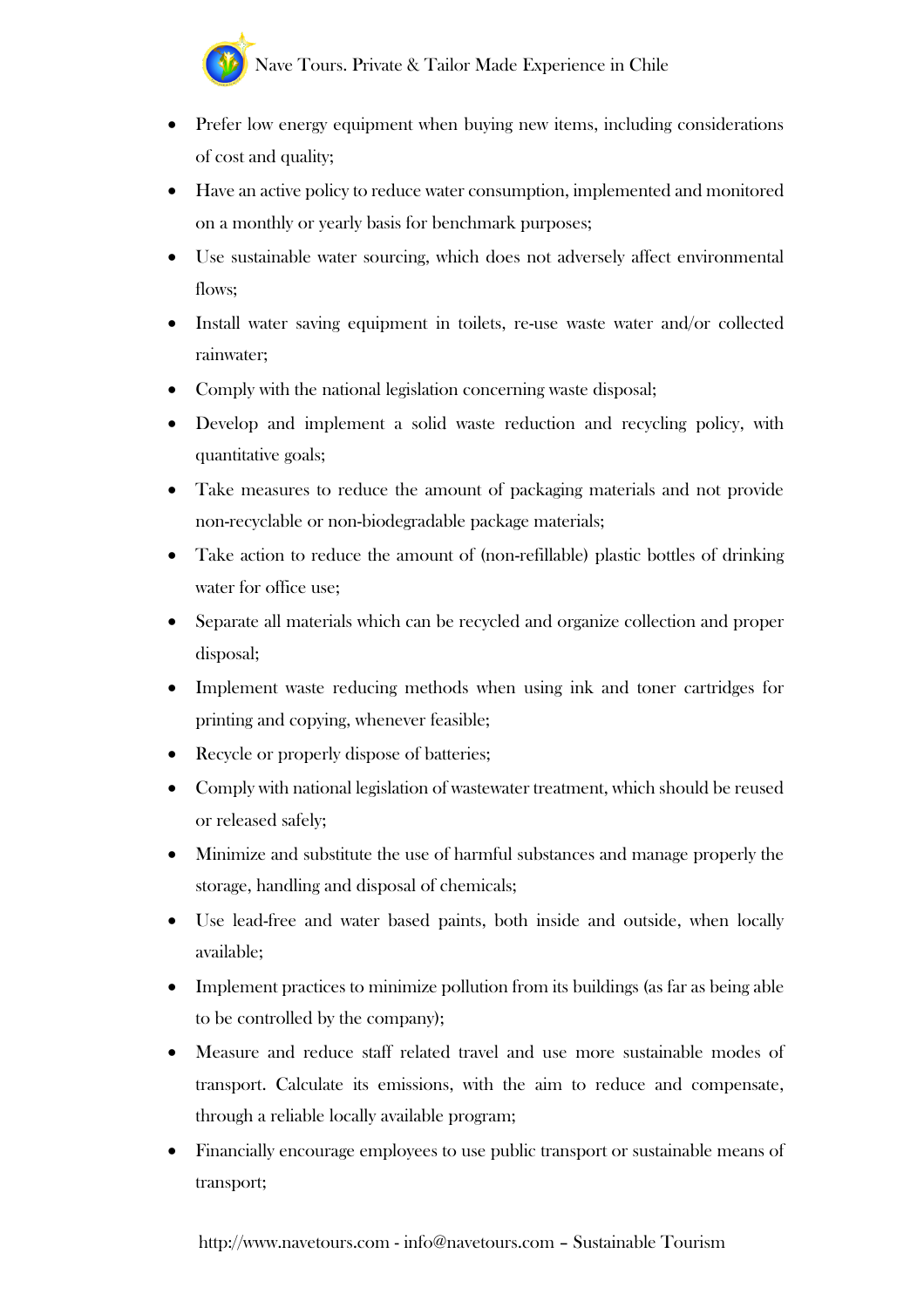- Reduce transport related impacts by tele-work, tele/video meetings, work-athome policies or other means;
- Maintain and properly check motorized company vehicles, to reduce emissions and energy use and make sure they comply with the legal emission standards,
- Provide periodic guidance, training and/or information to all staff members, about their roles and responsibilities with respect to internal environmental practices;
- Comply with land use, zoning and protected or heritage area laws and regulations; when planning, designing, constructing, renovating, operating or demolishing company buildings and infrastructure;
- Base planning, design and construction of new buildings or renovations, on locally appropriate and feasible sustainable practices and materials;
- Contribute to the protection and preservation of local historical, archaeological, culturally, and spiritually important properties and sites, and not impede access to them by local residents;

#### 4. Partner agency

Based on an inventory of our key partner agencies, we have developed and implemented a policy to improve sustainability of our partner agencies. Our aim is to make sustainable development concrete to each and every partner within our business.

- Keeping a list of the sustainability practices of partner accommodations and agents;
- Only working with organisations who are truly implementing sustainability in their tourism policy;
- Minimalizing the ecologic footprint of the office by travelling mainly via public transport, working as paperless as possible, separating waste, and to make use of certified recycled paper;
- Paying attention to the local benefits of communities when selecting local accommodations and their social policy for employees;
- Raising awareness among key partners on sustainable consumption by organising (online) campaigns and trainings;
- Informing key partners on the Travelife and national tourism standards;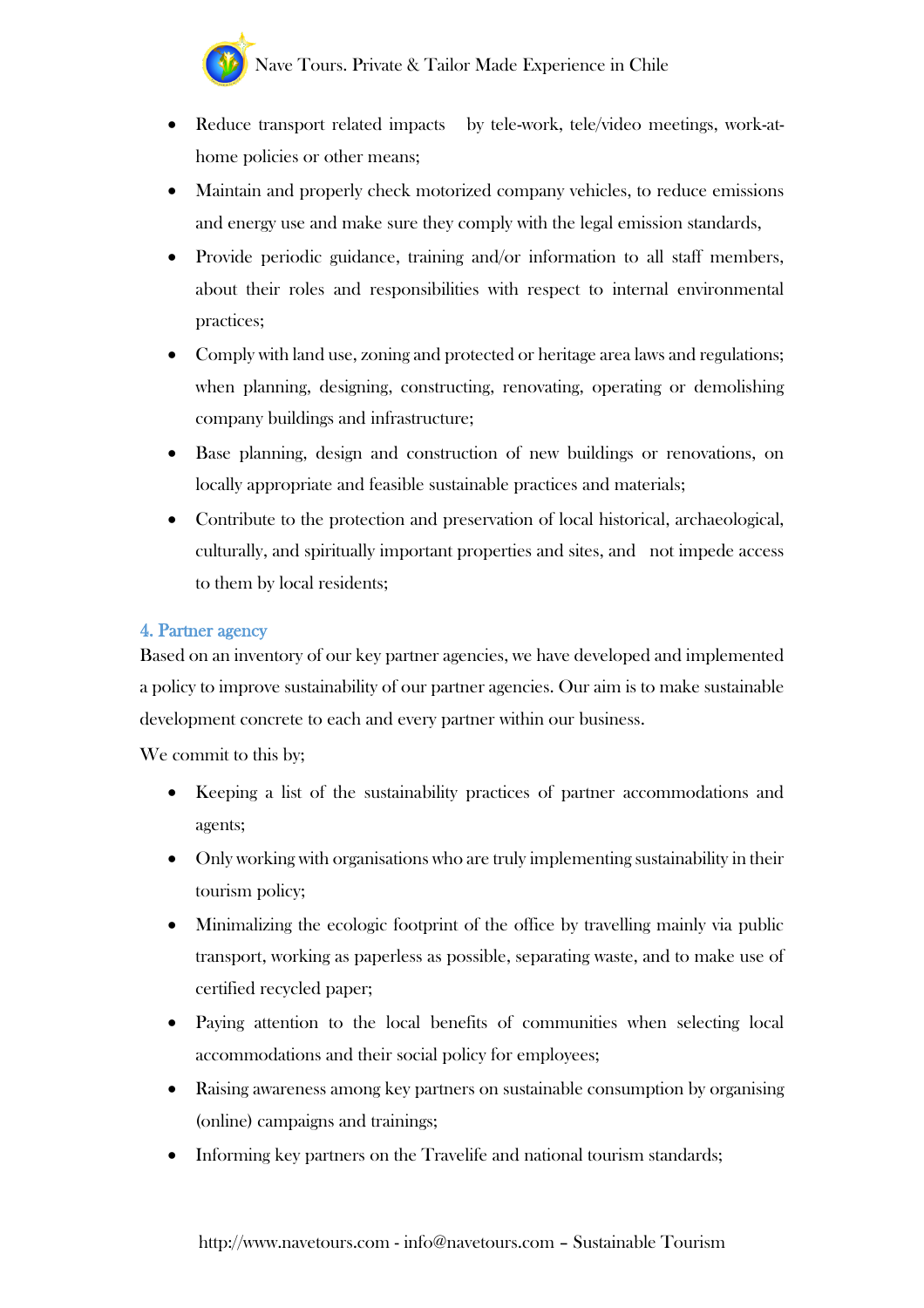- Having a cooperation contract including an annex of the national code of conduct for local partners to encourage their practices towards sustainability;
- Evaluating the sustainability practices regularly of our key partners to ensure their practices are truly sustainable;
- Informing key partners about the travel companies' sustainability policy and that they are expected to comply with it and/or communicate it to final customers where relevant;
- Including key sustainability clauses in contracts with inbound/receptive partners;
- Motivating incoming/inbound partners to participate in sustainability trainings for travel companies;
- Having a written contract with partner agencies;
- Including clauses in the partner contracts that enable contract partners to end the contractual agreement prematurely if the partner company does not take adequate measures to prevent sexual exploitation of children within the direct supply chain;
- Ensuring that partner companies comply with all relevant national laws protecting the rights of employees;

#### 5. Transport

We try to ensure that vehicles used on tours do not cause more than average pollution. We believe that transport is an important aspect of sustainable tourism, and we do our best to decrease the average pollution level.

- Selecting the most sustainable options considering price and comfort when selecting transport options to the destination;
- Including sustainable (public) transport to the point of departure for the international/long distance journey;
- Considering and giving preference to more sustainable alternatives when selecting transport options for transfers and excursions in the destination, taking into account price, comfort, and practical considerations;
- Integrating and/or promoting one or more sustainable holiday products/packages based on a recognised methodology, including sustainable transport, sustainable accommodations, and sustainable activities.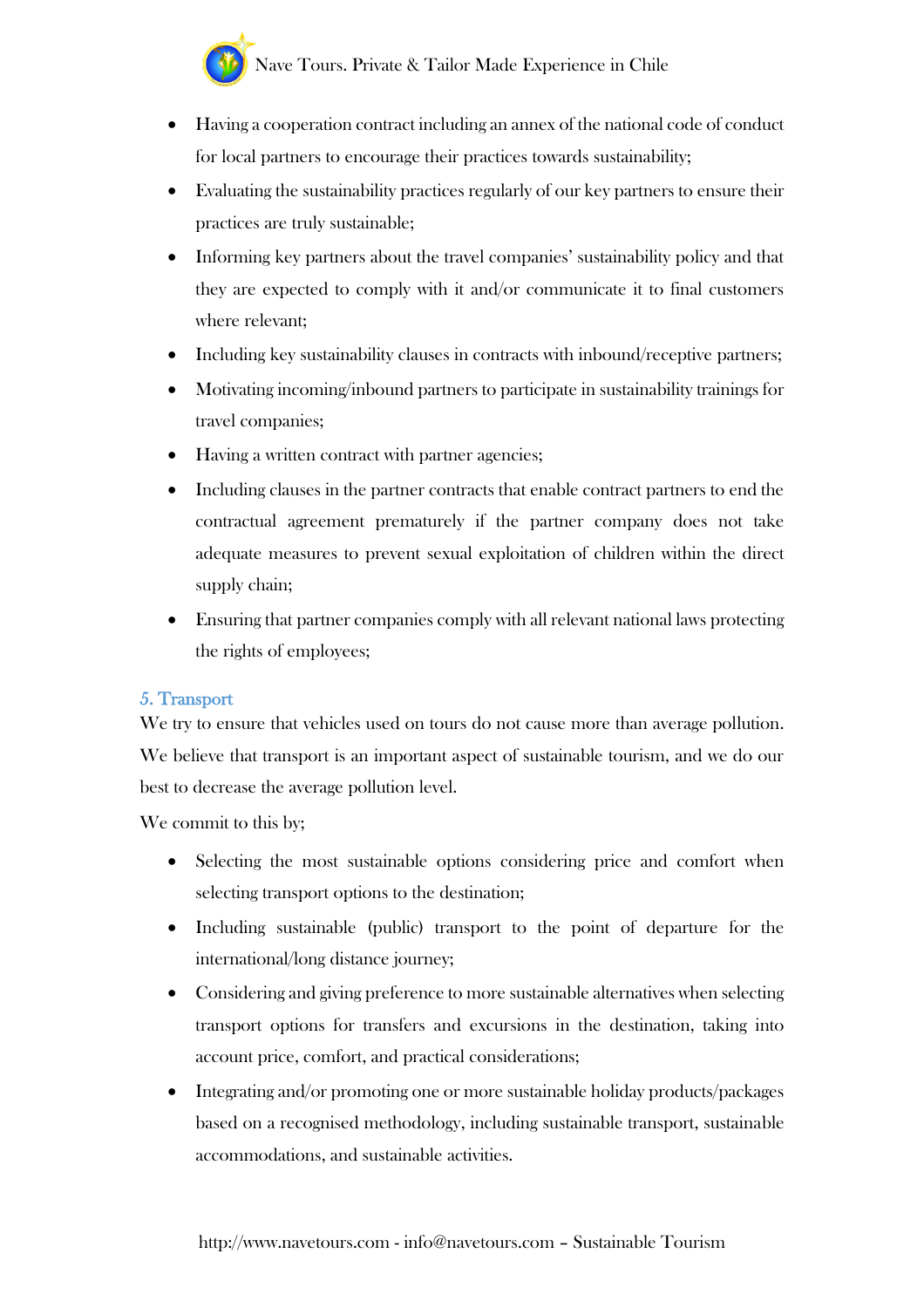

#### 6. Accommodations

We try to achieve a tourism supply chain that is fully sustainable. The partner accommodations play an important role in achieving this, and are stimulated and motivated to adapt sustainable practices.

- Selecting accommodations that comply with sustainability and quality standards with a special focus on the following items;
	- Do they have a signed sustainability contract?
	- Do they have a water saving program.<sup>9</sup>
	- Do they have an energy saving program.<sup>9</sup>
	- Do they have a waste management program.<sup>2</sup>
	- Do they have an energy reduction system.<sup>2</sup>
	- Do they have a sustainable supply chain. $P$
	- Do they have a child protection policy.<sup>2</sup>
	- Do they conduct CSR activities.<sup>2</sup>
	- Do they train employees in Health & Safety?
- Motivating and encouraging partner accommodations to become sustainably certified;
- Preferring and selecting accommodations that are locally owned and managed;
- Selecting accommodations that employ local communities;
- Having accommodations provide evidence clarifying their sustainability goals and strategies;
- Having accommodations sign a sustainability addendum;
- Encouraging accommodations to follow best practices/trainings on responsible tourism;
- Encouraging accommodations to fill in the sustainability questionnaire to gain insight in their practises;
- Clearly and actively communicating our sustainability objectives and requirements regarding accommodations to contracted and other relevant accommodations;
- Giving clear preference to accommodations that work with internationally acknowledged (e.g. GSTC recognised) and/or Travelife certification;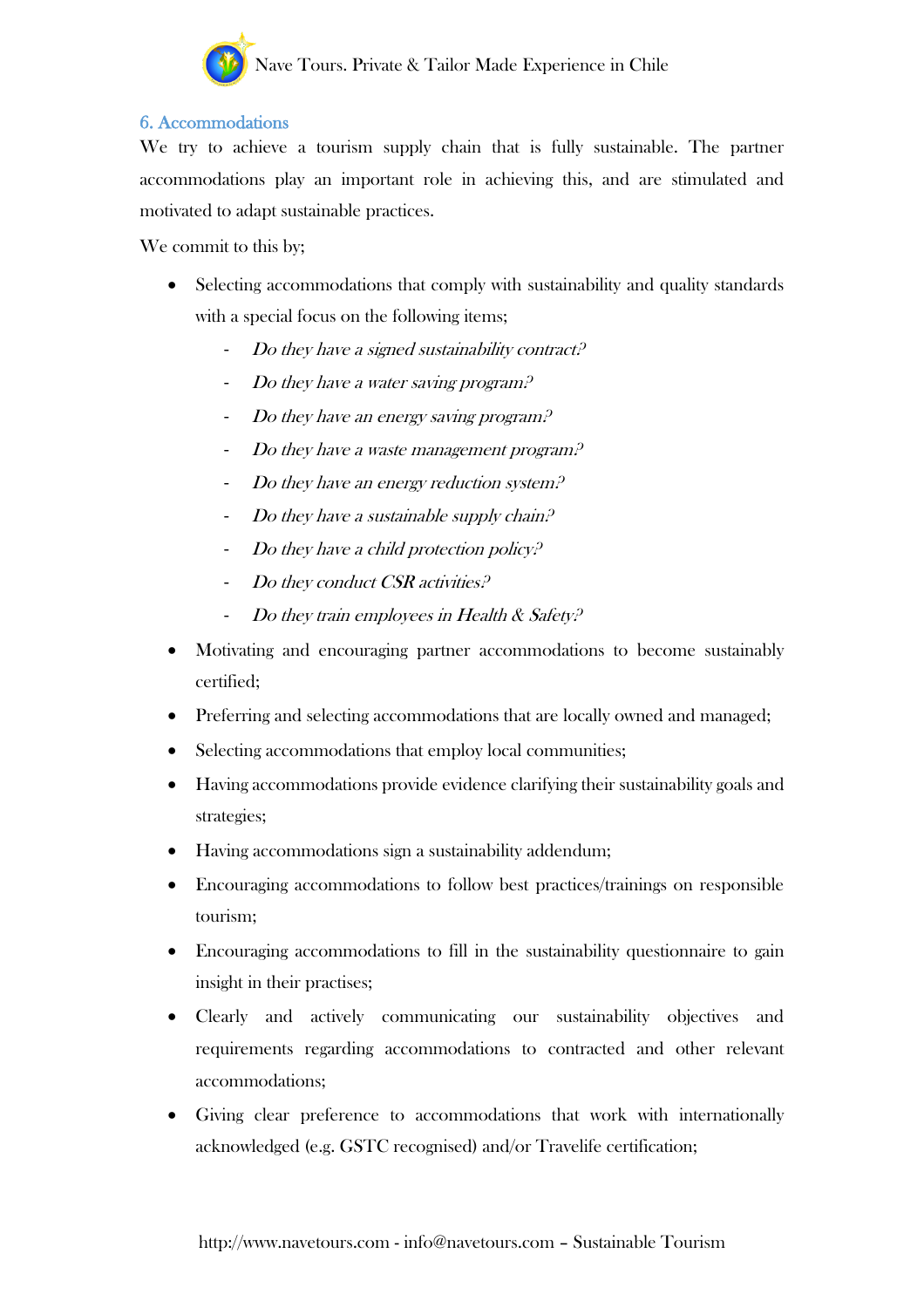

- Including standard sustainability clauses in all contracts with accommodation providers that focus on child labour, anti-corruption and bribery, waste management and protection of biodiversity;
- Offering incentives to accommodations that are actively engaging in sustainability;
- Ensuring that through our accommodation supply chain, the rights of children are respected and safeguarded by;
	- Having a clause in contracts throughout the value chain stating a common repudiation and zero tolerance policy of sexual exploitation of children;
	- Having a clause dedicated to this aspect in their contract that enables the travel company to end the contractual agreement prematurely if the accommodation supplier does not take adequate measures to prevent sexual exploitation of children;
	- Training employees in children's rights, the prevention of sexual exploitation and how to report suspected cases;
	- Supporting, collaborating with, and engaging stakeholders in the prevention of sexual exploitation of children;
- Working with accommodations and restaurants that incorporate elements of local art, architecture, or cultural heritage; while respecting the intellectual property rights of local communities;
- Terminating cooperation with accommodation in case of clear evidence that contracted accommodations jeopardize the provision of integrity of basic services such as food, water, energy, healthcare, or soil to the neighbouring companies.;

#### 7. Excursions and activities

We value animal and community welfare extremely high and aims at tours that only leave a minor footprint. We are safeguarding the authenticity of the communities and the natural environment, and are strongly against harming wildlife and polluting the environment.

- Having an inventory of environmentally or culturally sensitive excursions which are offered in each destination;
- Advising guests on behaviour standards during excursions and activities with a focus on respecting the local culture, nature, and environment;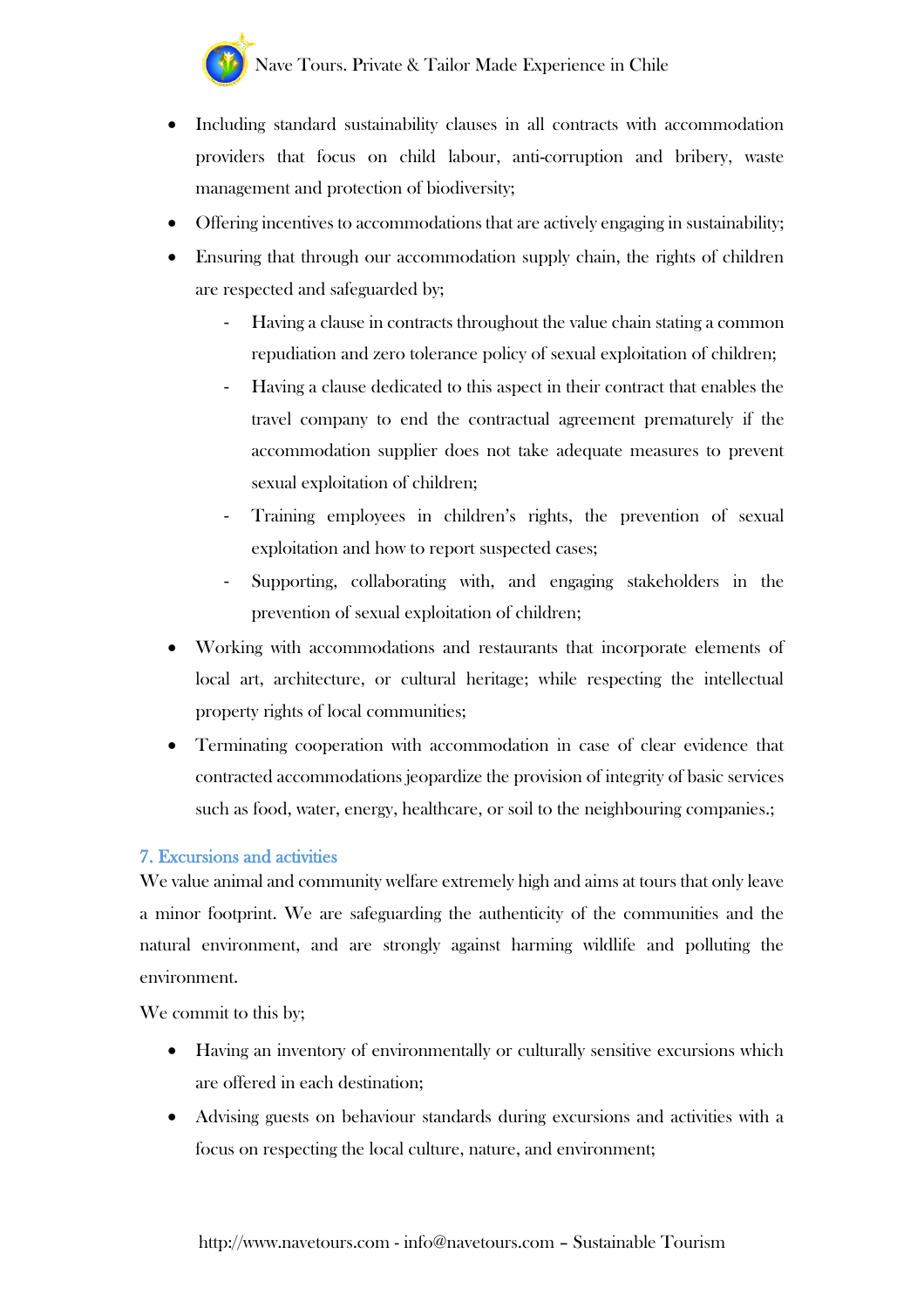- Communicating our sustainability objectives and requirements to contracted and other relevant excursion providers by distributing this information via code of conducts, representative agents, social media, email, discussions, and/or meetings, to minimise negative visitor impact and maximise enjoyment;
- Not offering any excursions that harm humans, animals, plants, natural resources such as water and energy, or which are socially and culturally unacceptable;
- Not offering any excursions in which wildlife is held captive, except for properly regulated activities in compliance with local, national, and international law;
- Not being involved with companies that harvest, consume, display, sell, or trade wildlife species unless it is part of a regulated activity that ensures that their utilisation is sustainable and in compliance with local, national, and international law;
- Having skilled and/or certified guides to guide our guests in sensitive cultural sites, heritage sites, or ecologically sensitive destinations;
- Promoting and advise our guests on excursions and activities which directly involve and support local communities by purchasing services or goods, traditional crafts and local (food) production methods, or visiting social projects;
- Promoting and advising our guests on excursions and activities which support local environment and biodiversity such as visiting protected areas or environmental protection projects;

#### 8. Tour leaders, local representatives and guides

We aim at involving as many locals as possible by employing them in the tourism business. We stand for a fair and safe working environment that supports and respects local communities.

- Ensuring that all employees have a written employment contract, including labour conditions and a job description, and fully understand the terms and conditions;
- Preferring to work with local tour leaders, local representatives, local tour guides, porters, drivers, cooks, and other local staff in case of equal ability, and provide training as required;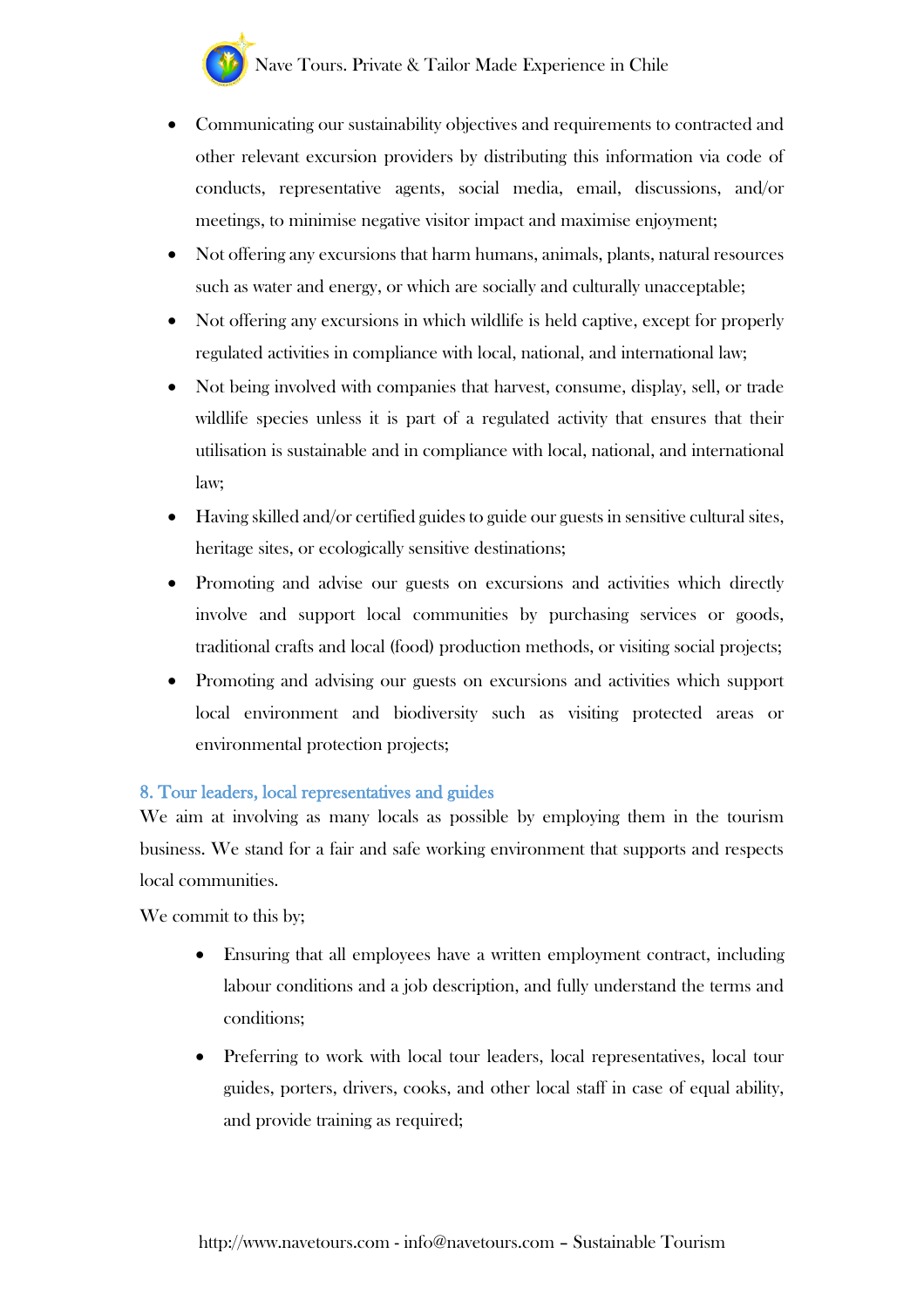- Ensuring that our local partners comply with all applicable international, national, and local laws and regulations, industry minimum standards, and any other relevant statutory requirements whichever requirements are more stringent;
- Paying tour leaders, local representatives, guides, porters and other local staff contracted by us at least a living wage that is equal to or above the legal minimum or relevant industry standard;
- Ensuring that our tour guides, hosts, and other employees under contract are qualified and trained regularly;
- Ensuring that our local employees are informed on relevant aspects of our sustainability policy and comply with it, by newsletters, references or supplements to contracts, emails, or training and information sessions;
- Offering a special *sustainable travel* module in the trainings program for local tour guides and hosts, in which the main responsible tourism aspects are brought to attention followed by the role expected from the employees. This module will also include knowledge regarding the destination and its relevant sustainability aspects;
- Having our tour leaders, local representatives and guides inform clients on relevant sustainability matters in the destination (e.g. protection of flora, fauna, and cultural heritage, resource use), social norms and values (e.g. tips, dressing code and photography) and human rights (e.g. sexual exploitation);
- Training our employed tour leaders and local representatives on the avoidance of sexual exploitation of children. This will include training on how to check the requirements concerning exclusion of child abuse;

#### 9. Destination

We aim to maximize positive impacts and minimize negative impacts at destination to ensure the sustainable development of the places that we operate in.

- Consider sustainability aspects in the selection process of new destinations and possibly offer alternative, non-mainstream destinations;
- Not selecting destinations in which tourism leads to structural negative local effects, (unless the company's involvement results in clear counter balancing effects);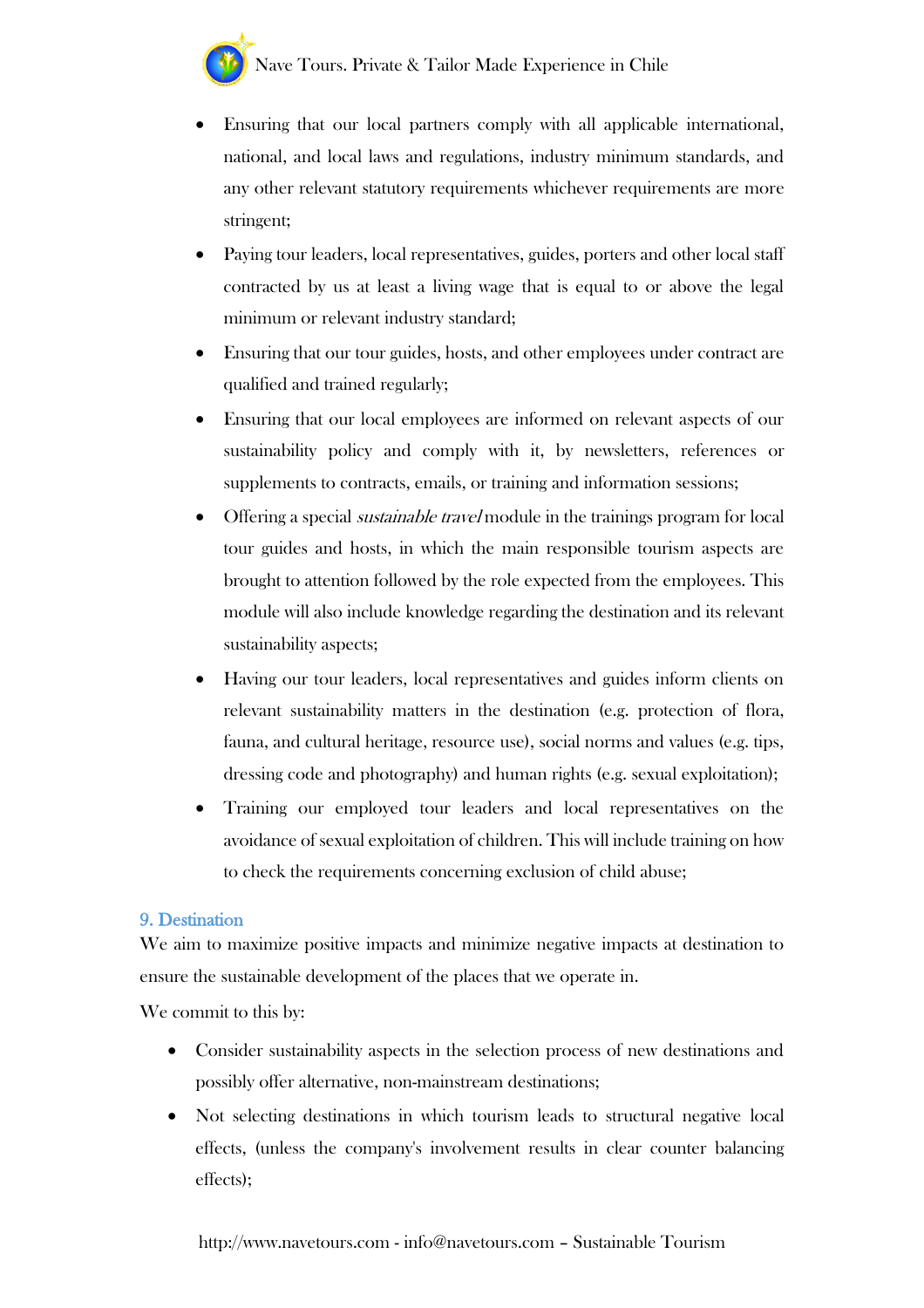

- Consider selection of new destinations, which are reachable through more sustainable means of transport;
- Comply with legally based spatial planning, protected areas and heritage regulations. Also with destination management strategies of local, regional and national authorities;
- Support initiatives that improve the relationships between accommodations and local producers;
- Influence and support local government (when possible, together with other travel companies and stakeholders) concerning sustainability, destination planning and management, use of natural resources and socio-cultural issues;
- Support biodiversity conservation, including protected areas and areas of high biodiversity, through financial contribution, political support, and integration in product offers;
- Not promote souvenirs which contain threatened flora and fauna species as indicated in the CITES treaty and the IUCN 'Red List'; or historic and archaeological artefacts (except as permitted by law);

#### 10. Customer communication and protection

Customers welfare and information are very important to us. At Nave Tours, we ensure clear and constant communication and high protection to our clients.

Prior to booking, we commit to this by:

- Make available a company guideline for client consultation, which is followed by client advisors;
- Ensure that customer privacy is not compromised;
- Comply with relevant standards and voluntary codes of conduct in marketing and advertising messages, and not promise more than is delivered;
- Make product and price information clear, complete and accurate, with regard to the company and its products and services, including sustainability claims;
- Provide destination information, including sustainability aspects, which is factually correct, balanced and complete;
- Inform clients about the environmental impact of different transport options to reach the destination (in case these are not included in the package), and to offer sustainable alternatives, where available;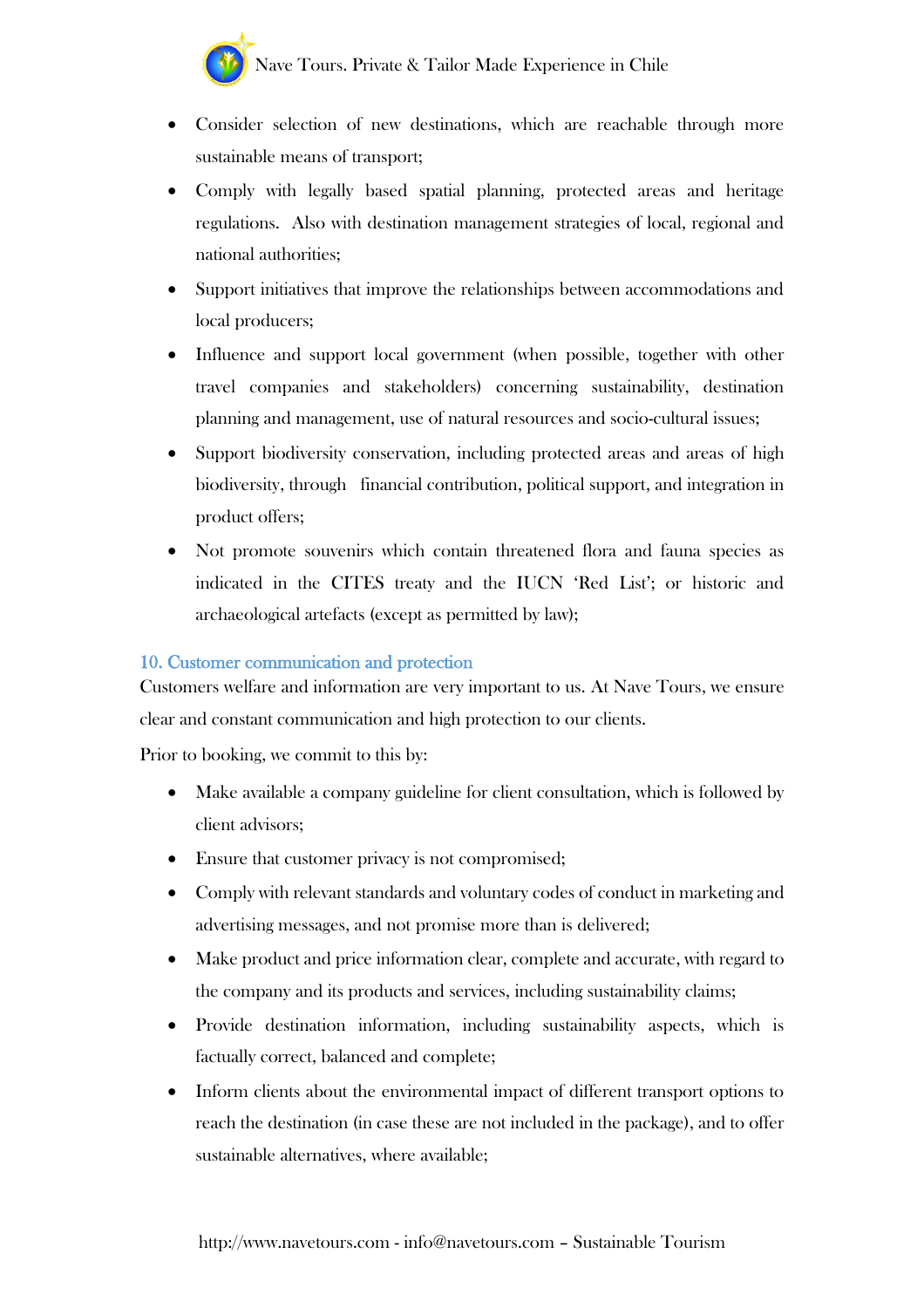- Promote (Certified) sustainable accommodations, excursions, packages and/or transport options, with logos or other messages; ensuring they are recognizable to consumer and presented as the "better" option;
- Inform the customer about sustainable alternatives concerning accommodations, excursions, package holidays and transport options, if available;
- Clearly inform (potential) direct customers, about sustainability commitments and actions;

After booking and during holidays, we commit to this by:

- Provide Information to consumers about the natural surroundings, local culture and cultural heritage in the holiday destination;
- Inform consumers about key sustainability aspects and issues in the destination and receive recommendations on how to make a positive contribution;
- Inform customers about risks and precautions related to health and safety matters in the destination;
- Keep a contact person and a telephone number permanently available for emergency situations;
- Train personnel and keep guidelines available, on how to deal with emergency situations;
- Provide clients with documented guidelines and/or codes of conduct for sensitive excursions and activities, to minimize negative visitor impact and maximize enjoyment. When possible, guidelines are developed in collaboration with relevant NGO's and the affected community;
- Provide customers with information about commercial, sexual or any other form of exploitation and harassment, particularly of children and adolescents;
- Inform clients about applicable legislation concerning the purchasing, sales, import and export of historic or religious artefacts and articles containing materials of threatened flora and/or fauna in the destination;
- Motivate clients to use local restaurants and shops (where appropriate);
- Inform clients on sustainable transport options in destinations, when feasible;
- Encourage clients to donate to local charity and sustainable initiatives;

After holidays, we commit to this by: